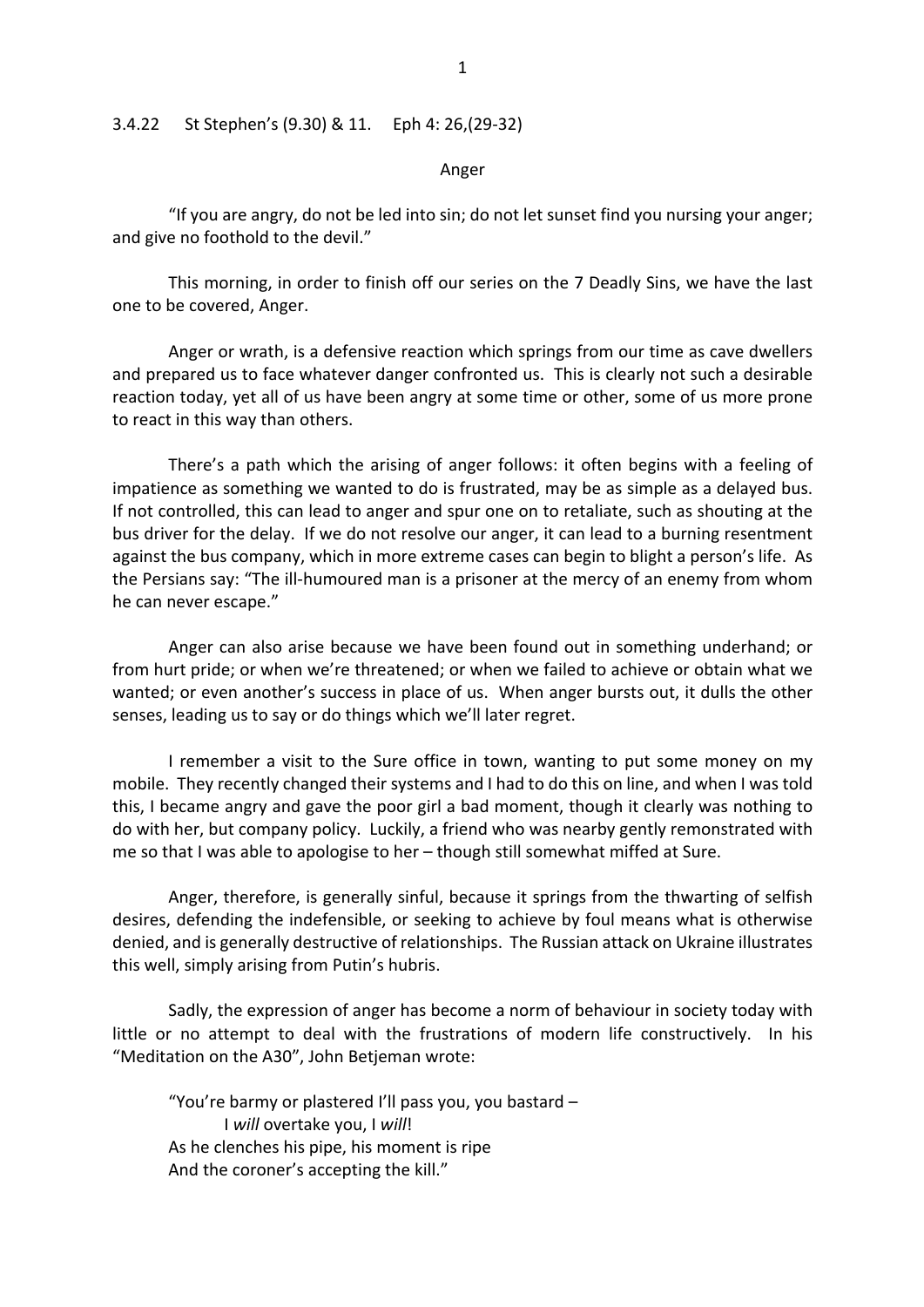I suspect that a great deal of adult anger springs from a failure in learning to deal with this in childhood. This leaning should be part of the training parents give their growing children, especially when they are toddlers, when life can be so frustrating. It is not enough simply to bottle it up, but they should help develop ways of dealing with the frustration. Interestingly, there was an article on just this in The Times Saturday colour supplement in February on helping children to dissipate their anger and frustration in various ways; and as adults we should seek to do this, by finding ways of discharging anger without damage, and learning not to jump in before thinking. We should aim for a disposition where we have a greater self-understanding and a greater openness to God; an angry person is often a denial of the Christian faith.

There was ablaze is a two-story apartment building. As the fire brigade drew up, people were leaving the building in their pyjamas, underwear, or even in blankets. One young woman was screaming at a second floor window, & then, in response to a young man's cry, she jumped and fell with a thud. A man and woman stumbled out, their clothes alight, and people ran to cover them with blankets, and started to lead them to waiting ambulances. "No! no! I can't go," screamed the woman, "My baby is in there and I must get her out." By then the whole building was an inferno and there was no chance to saving the child. It was many hours later that the body of a 15 month old little girl was discovered. Before discovering the body, the authorities had learnt the horrible truth about the cause of the fire. A man, angry that someone would not pay him \$8 he was owed, shot a flare gun into the building, igniting some inflammable material. The building burnt to the ground; 48 people were homeless, seven were in hospital, and one child died.

There is another form of anger which can be justified, though remaining under control, and this is the anger we feel at the injustice and cruelty suffered by others, and especially if they are not in a position to defend themselves. This anger can be a spur to action by us on their behalf. A good example of this is our Lord's attack on the money-changers and animal sellers camped out in the Court of the Gentiles, thus turning what should have been a place of prayer for all humanity into a market place. His anger was under control and directed against a specific target to make a particular point.

Mayor LaGuardia, Mayor of New York during the late 20s & 30s, turned up in the night court, dismissed the judge, and replaced him on the bench. A tattered old woman was brought before him, charged with stealing a loaf of bread. She told him, that she had been deserted, her daughter was sick and her grandchildren were starving. The shopkeeper refused to drop the charge. "It's a bad neighbourhood, your Honour,' the man said. "She must be punished to teach others around a lesson."

The Mayor turned to the woman and said: "I've got to punish you, the law makes no exceptions – 10\$ or 10 days in jail." As he said this, he took out a \$10 bill, saying: "Here's the \$10 fine which I am now going to remit and, furthermore, I'm going to fine everyone in this courtroom 50cents for living in a town where a person has to steal bread to feed her grandchildren…….Mr Bailiff, collect the fines and give them to the defendant." The bewildered old woman was given \$47 50cents, and the Mayor received a standing ovation!